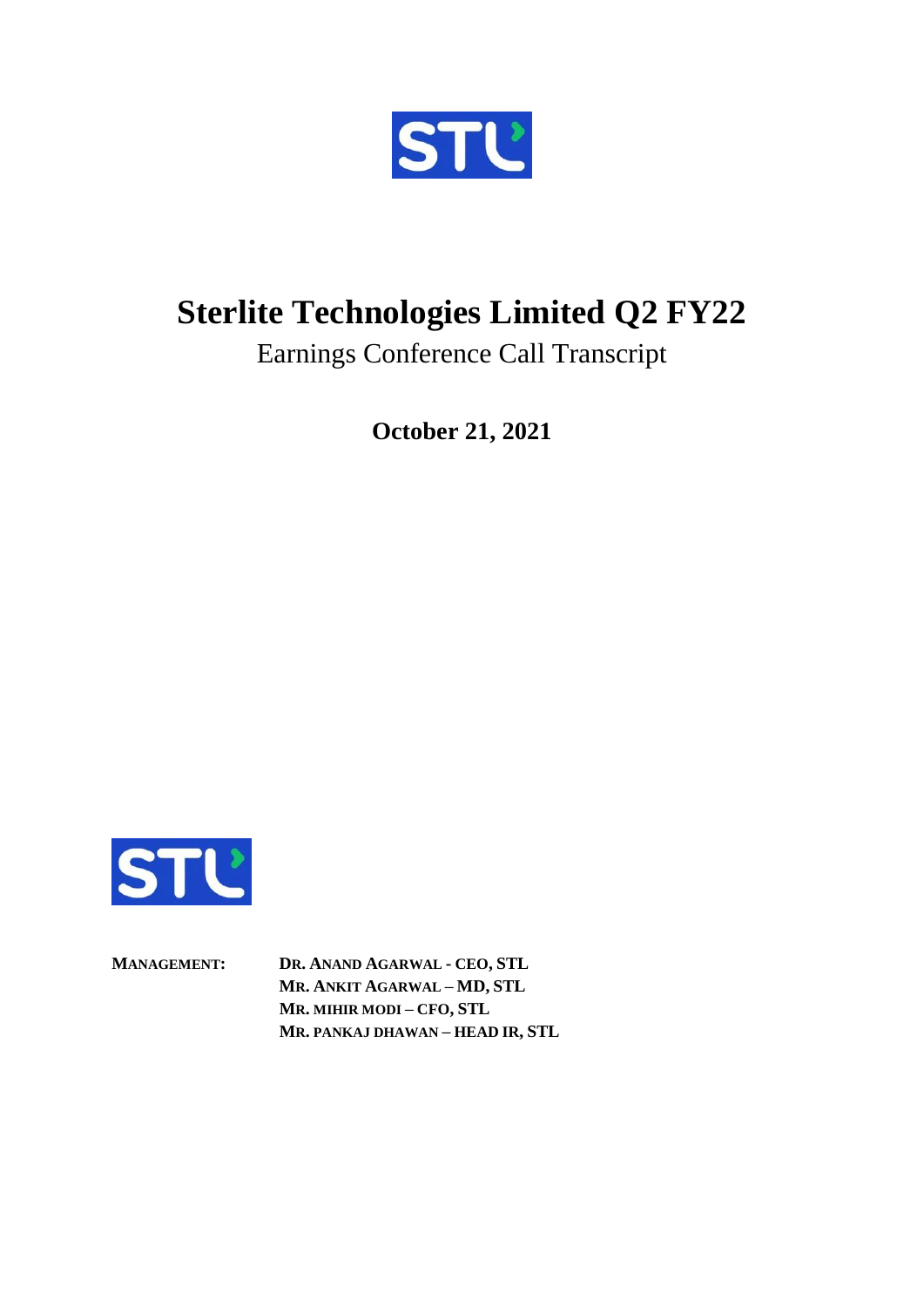

| Pankaj Dhawan:     | Ladies and gentlemen good day and welcome to STL Q2 FY 22 Earnings Conference Call I<br>am Pankaj Dhawan – head investor relations at STL. To take us through the Q2 results and to<br>answer your queries we have with us Dr. Anand Agrawal - CEO, STL, Ankit Agarwal -<br>Managing Director, STL and Mr. Mihir Modi - CFO, STL.                                                                                                                                                                                                                                                                                                                                                        |
|--------------------|------------------------------------------------------------------------------------------------------------------------------------------------------------------------------------------------------------------------------------------------------------------------------------------------------------------------------------------------------------------------------------------------------------------------------------------------------------------------------------------------------------------------------------------------------------------------------------------------------------------------------------------------------------------------------------------|
|                    | All participant lines are in the listen only mode. There will be an opportunity for you to ask<br>questions after the presentation concludes.                                                                                                                                                                                                                                                                                                                                                                                                                                                                                                                                            |
|                    | Please note that this call is being recorded. You can download a copy of the presentation from<br>our website at www.STL.tech.                                                                                                                                                                                                                                                                                                                                                                                                                                                                                                                                                           |
|                    | Before we proceed with the call I would like to add that some elements of today's presentation<br>may be forward-looking in nature and must be viewed in relation to the risk pertaining to the<br>business.                                                                                                                                                                                                                                                                                                                                                                                                                                                                             |
|                    | The safe harbor clause indicated in the presentation also applies to this conference call.                                                                                                                                                                                                                                                                                                                                                                                                                                                                                                                                                                                               |
|                    | For opening remarks, I now hand over the call to Dr. Anand. Over to you sir.                                                                                                                                                                                                                                                                                                                                                                                                                                                                                                                                                                                                             |
| Dr. Anand Agarwal: | Yeah thank you good day everyone and thank you for joining us for our Q2 Earnings<br>Conference Call. Like what we do normally we'll start off with giving a perspective on the<br>industry, we'll talk about our strategy and then I'll handover to Ankit for discussing about the<br>strategy execution and the performance for the quarter.                                                                                                                                                                                                                                                                                                                                           |
|                    | So, at a very macro level we are seeing that the overall digital infrastructure industry is really<br>well-poised for rapid and sustained growth. We are clearly seeing four macro things playing<br>out at one end we are seeing that network creators including large governments are investing<br>heavily in creating digital infrastructure.                                                                                                                                                                                                                                                                                                                                         |
|                    | On the technology front we are seeing the 5G, Fiber to the X, as well as open ran technologies<br>growing at an extremely rapid pace. We are seeing that; at the same time, we are seeing the<br>demand for the optical networking is growing on the back of very strong multiple growth<br>drivers and what we've seen in India the with the recent moves by the government and the<br>reforms that are recently announced are really reviving the spending and the CAPEX within<br>the country and we'll talk about each of these trends that we're seeing in the following slides.                                                                                                    |
|                    | So network creators and governments are largely investing in digital infrastructure what we are<br>seeing is globally whether we see Europe, whether we see US or India, the data center markets,<br>the investment is growing multifold.                                                                                                                                                                                                                                                                                                                                                                                                                                                |
|                    | On the government side at the same time, we are seeing investments happening whether it is<br>the Bharat net project in India, whether it's the German projects that we're seeing in Germany,<br>in UK we are seeing the investments continue unabated and it's across segments, it's across the<br>network created. It's across the governments as well and interestingly what we're seeing in US<br>there have been a multitude of subsidies and the programs that have been announced both<br>federal and state funds and that is seeing the funding a substantial jump in CAPEX that's<br>coming over the next few years. And this just provides a perspective of the kind of depth. |
|                    | This provides a perspective of the kind of investments that we are seeing in digital<br>infrastructure and this is happening really at a global level. Other than the quantum of<br>investments we are seeing the good degree of technological shifts also happening.                                                                                                                                                                                                                                                                                                                                                                                                                    |
|                    | The 5G is clearly continue to grow at a really fast click. There are more than almost 2 billion<br>connections expected by 2023, at the same time this entire 5G deployment is backed on the<br>back haul of small cells with the optical technology fiber to the x whether it is homes, whether<br>it is enterprises, data centers, is growing at a rapid click across the world.                                                                                                                                                                                                                                                                                                       |
|                    | And the wireless shift moving towards the open ran technologies is continuing. The growth is<br>continuing unabated so what we've been discussing and talking for the last several quarters<br>about that this cycle about digital infrastructure creation is a sustained cycle for the next seven<br>to ten years and this is clearly getting showcased.                                                                                                                                                                                                                                                                                                                                |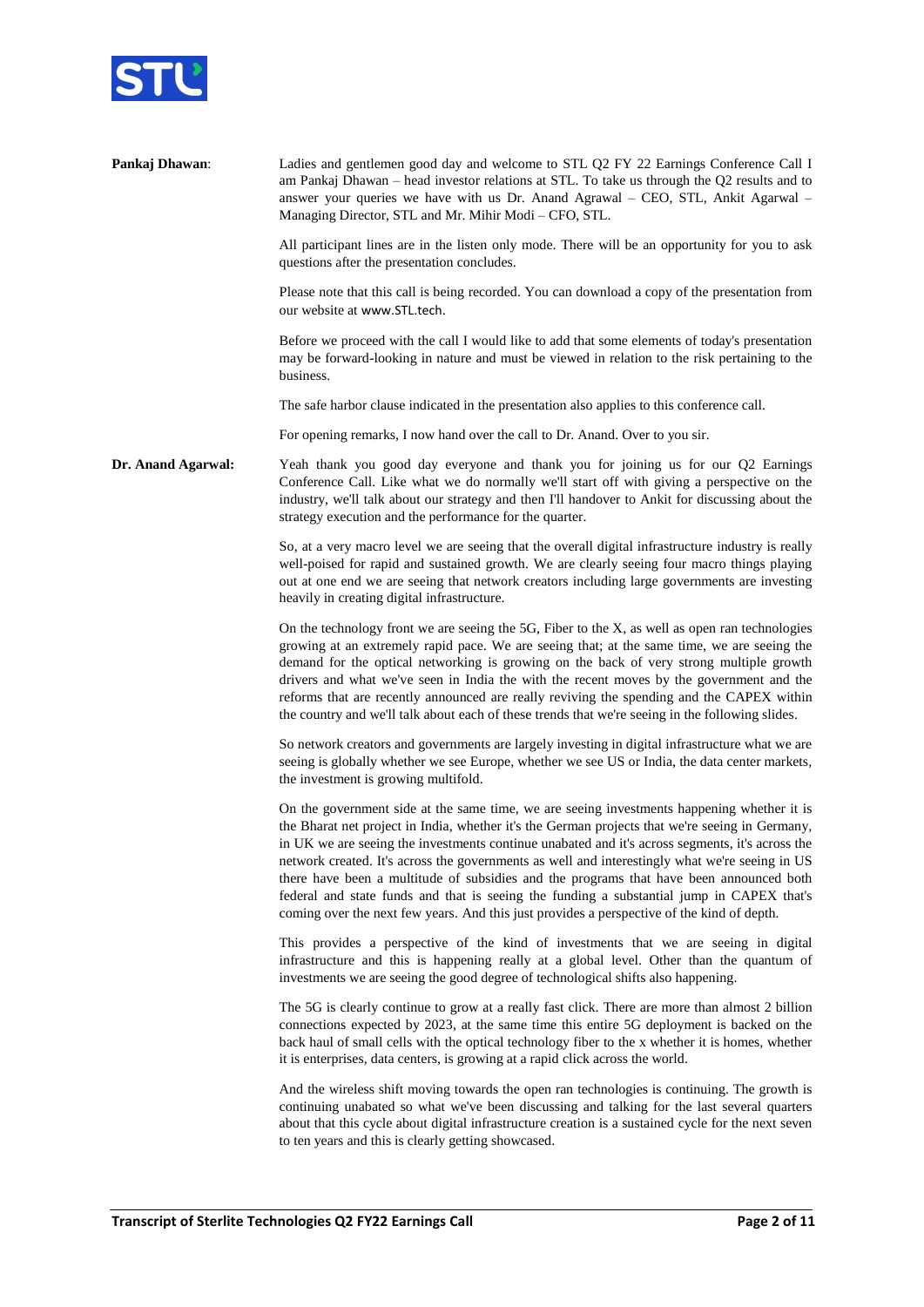

In terms of the demand for optical fiber – as optical which is clearly the backbone for all these networks we are seeing the service providers globally are aggressively investing in fiber for their networks. The demand as per CRU from about 490 million supposed to go to almost 610 million kilometers almost, a 20% jump in the next couple of years and we see an evidence of imminent uptick in demand, as an indicator on the China Mobile tender which is almost more than 140 million kilometers is a single telco requirement and the pricing has also gone up significantly in that market. A similar thing that we're seeing on the policy reforms in India. The initiatives by the government in terms of the moratorium on AGR payment, in terms of 100 FDI approval, in terms of the PLI scheme for domestic manufacturing it's all moving in the right directions and we are already seeing signs of that.

In terms of CAPEX coming in from the providers in the country whether it's Airtel, Jio and VI are increasing. So looking at these all of these four themes that we talked about we can confidently reiterate that we're in a multi-year network build cycles across the globe.

The three investment cycles of 5G, FTTX as well as continued investments by the various internet providers are coinciding and these are expected to continue for the next seven to ten years. So in light of these industry developments, we just thought to recap the overall STL strategy.

As you would recall our clear business model entails a portfolio of three core solutions which is the optical solutions which is wireless solutions and the software solutions are integrated with our own end-to-end system integration services and this is the for us the entire integrated go-to market model and over the last five years across all these portfolio pieces we have made strategic investments in a very designed manner.

In terms of adding capabilities in terms of adding global footprint and in terms of adding scale so for instance for the in the optical business we increase the scale on the fiber side from 20 to 50 million cable site from 12 to 42 million.

In terms of global footprint, we acquired an entity in Europe called Metallurgica as well as in terms of portfolio augmentation we added up optical interconnect in Optotec and a similar very deliberate focus was there across each of the four areas.

In terms of investing in capabilities in terms of investing in the physical assets as well as investments in the people assets and that is very well played out for us. As a company these strategic investments that we did have led to an increase in overall total addressable market by almost 5x from about \$8 billion that we had in 2016 to almost \$40 million market.

Optical connectivity is a significant part of this, Market opportunities of almost 18 billion US, system integration about 14 billion and about 8 billion split between wireless and the network software and the wireless piece that we're talking currently is about the open ran only.

So our focus is on gaining market share, continuing to gain market share in this total addressable market and as we have communicated earlier we will gain market share through our three focused levels of growth:

First is towards growing the optical business.

Second part globalizing the system integration business and consolidating the market leadership position that we have in India.

And the third part is building a strong wireless solutions business and we will now move forward towards strategy execution and I'll request Ankit to talk from here on.

As I informed all of you that I shall be transitioning from STL on the 2nd of December and I really want to thank all of our shareholders, Research Analysts, colleagues in the investment community for the continued support throughout the evolution and the transformation phases of STL. The company is extremely well positioned for the next phase of growth with a very focused strategy and a great leadership team.

We had identified Ankit as an overall part of the succession planning exercise that we do in the company and I'm very happy to happy to introduce and welcome as a Managing Director of STL. He clearly embodies the spirit of innovation and brings an exceptional leadership track record. He has strong international exposure and a unique ability to forge long-standing relationship with our customer's partners and our employees. He has successfully led the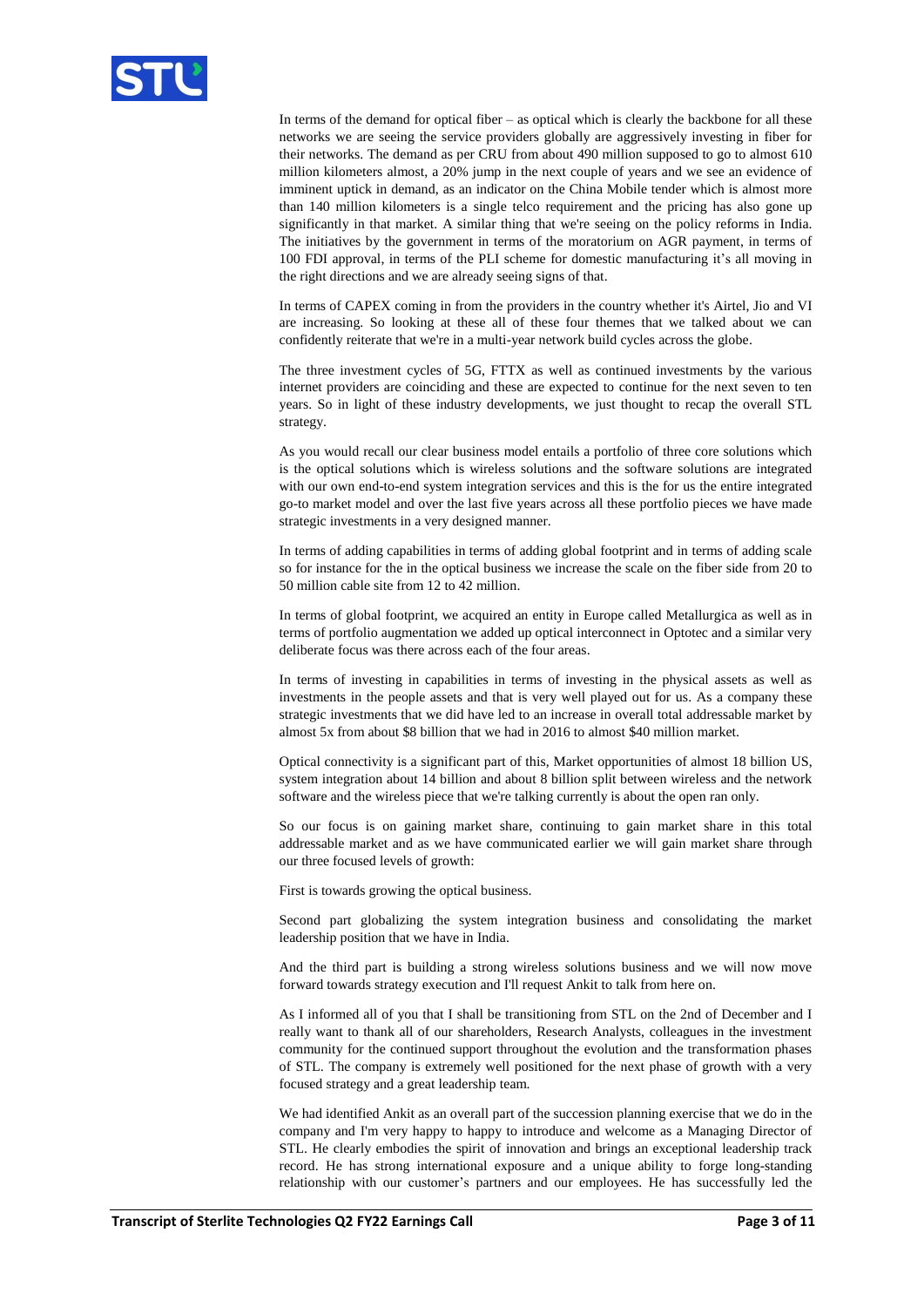

optical networking business for more than 10 years and I'm extremely confident that he's the right leader for STL for the next phase of growth.

With this I hand over to Ankit to take you to the next part of our presentation.

**Ankit Agarwal:** Thank you Dr. Anand. I want to thank you for your exemplary service. Taking the mantle from you is truly a privilege and honor for me. My focus will be to propel STL to the next phase of growth journey based on the strategic levers and financial targets that we have checked out.

> As always, we shall continue our growth journey adhering to the financial discipline and conforming to the highest corporate governance standards. I'm also looking forward to working closely with all our shareholders and stakeholders in the investment community.

> As Anand touched on in terms of growing our optical business, we continue to see our momentum on our Opticonn solution. In the Optical business we are witnessing a favorable momentum of a sustained market expansion since December 2020. Furthermore, the market is shifting towards high value integrated solution approach essentially of the optical fiber cable and the optical interconnect solutions. On the OFC side if you look at the CRU FOCI index on the top left you will see that this is a measure of our global demand price growth estimates and it has grown significantly over the last 10 months.

> This is in line also with how we have increased capacity utilization and continue to improve that on a quarter and quarter basis. Optical interconnect is a technology-oriented business which is on the growth path. On the back of increased network connections, we recorded double digit revenue growth in this quarter. In this business STL is well positioned to offer end-to-end optical solutions through the Opticonn offering that we have.

> If you look at our journey over the last few years, our optical fiber cable market share for the global market excluding China has grown more than double in the last five years and has now reached almost 10%. Particularly in the European market we have grown our market share in a focused and designed manner from a meager 3% in FY 16 to almost 26%. As of now this has been a dominant part of our strategy framework over the last five years and we intend to follow a similar playbook for optical interconnect products in Europe as well as take the same playbook to other markets globally.

> We are strongly positioned to increase our global market share in the coming years. Optical interconnect is a technology-oriented business with a strong opportunity for solution cell. The market is expected to grow from about \$7.5 billion to close to \$10 billion by 2025. Optical interconnect business is of the same scale as the optical fiber business globally and is in fact more technology intensive. As fiber is reaching closer to the consumers, it is a large growing segment adjacent to the core strength of STL having the same customers and the same CAPEX area. Optical interconnect is a customized and engineered solution for fiber management and termination as shown in the infographic. Some of the key products for FTTX and data center segment are shown here. STL key differentiation in the OI products are ease of installation, low optical loss, reduced cooling requirements and also lower carbon footprint.

> Our confidence with respect to the multi-fold growth stems essentially from this slide. As you can see through the Optotec acquisition that we completed recently, we've been able to increase our attach rate to about 8% currently but we have a long runway ahead of us and we can see that the industry is at attach level of about 100%. So clearly there is room for this business to grow where essentially you would have a one-to-one match of our optical fiber cable sales to our optical interconnect sets. As Opticonn provides faster network deployment, better quality network infrastructure and reduces overall network cost. We believe that this end-to-end optical connectivity solution will continue to grow enabling us to gain market share.

> In the last five years we have grown 6x in the system integration business and we're continuing this trajectory in attractive customer segments. In the defense segment, we are executing high profile and critical end-to-end network modernization projects for both the Indian Navy and Army.

> in the telco segment we are working closely with both Jio and Airtel for tower fiberization and also fiber to the home. In the citizen networks we're executing projects in Maharashtra and Telangana. In the data center segment, we are building the businesses on a growth path with a marquee customer base market leadership in India.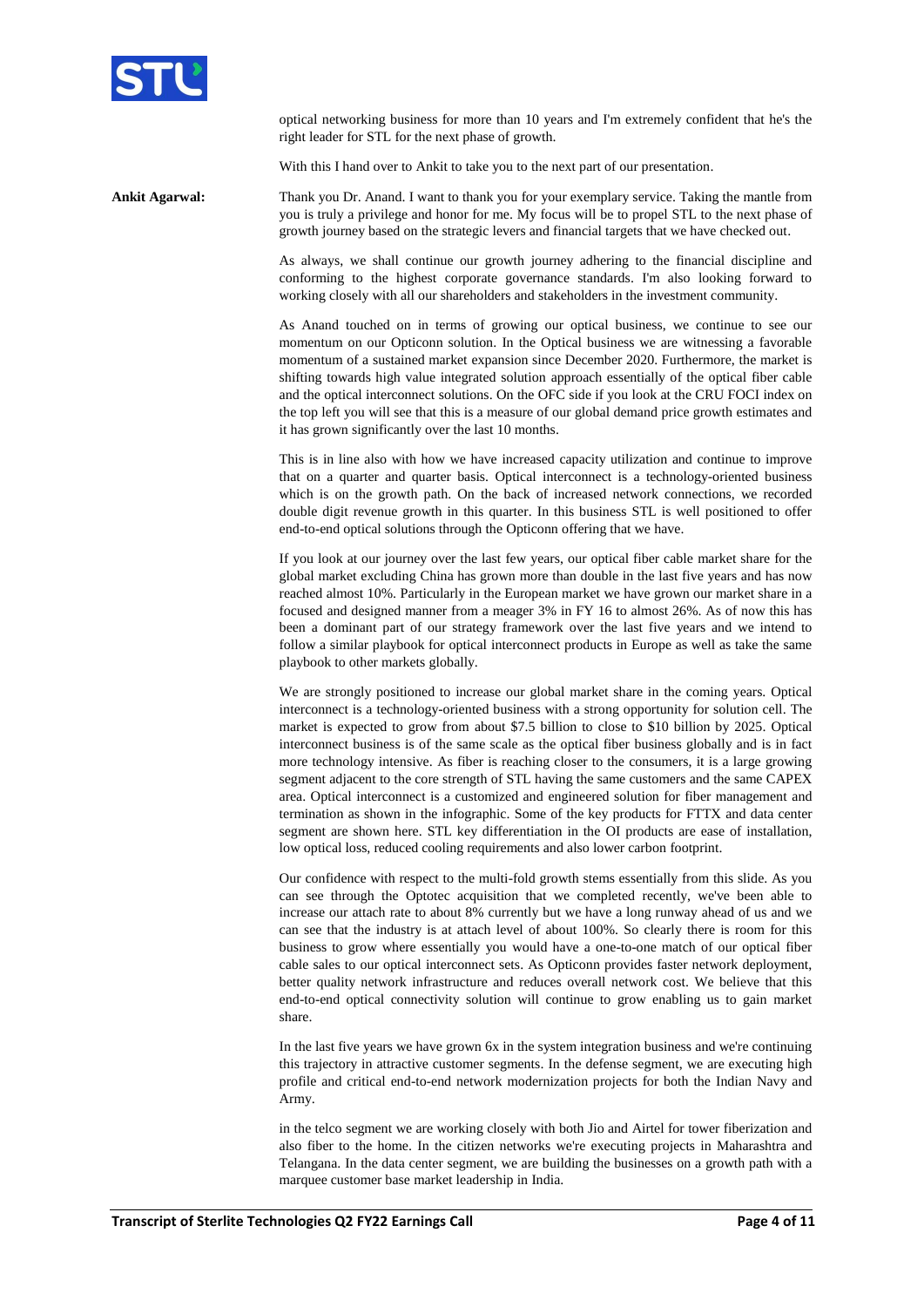

We're embarking on a global growth journey starting with the UK and have already started getting some good network creation projects. In line with that, we are delighted to announce our follow-on wins post the first order that we announced previously. We have partnered with two leading alternate service providers in the UK. we shall deploy FTTX to connect homes with broadband. These are £42 million projects cumulatively and expected to get completed in the next 12 to 18 months.

In order to further accelerate our system integration and grow business in Europe we had acquired Clearcomm, a provider of end-to-end optical network integration services in the UK we have successfully completed the business integration of Clearcomm with STL. We have now a combined employee strength of more than 100 employees and more than 20 plus partners on board. This traction achieved in the UK underscores our globalization strategy.

In terms of execution our speed has increased in this quarter. A project completion status as you can see is as follows: Project Varun is at 99% completion among Bharat Net projects, MAHANET almost 100% close to 99%. Again, T Fiber is at 34% completion including all packages. Fiber rollout for the large Indian operator is 62% complete. Fiber to the home rollout in the UK the first project is 2% complete and project two and three that I just brought up us at the starting stage. In the data center connectivity projects in this quarter we have completed 44 projects and are currently working on 21 further projects.

In the wireless business, the product development is on track on the back of efforts by engineers. we have 54 patents on our name as of now. We continue to invest in R&D we have invested close to three and a half percent of our revenue in R&D in Q2 and 70% of it has gone in developing wireless solutions. In terms of customer engagements on the wireless side we have almost 11 early-stage engagements and 14 participation stage engagements as of now.

As we have mentioned earlier, we have a focus strategy in place which coupled with our experienced leadership execution of the strategy provides a win-win combination. We have Paul Atkinson, a veteran from Prysmian Group leading optical business. We have Mr. Praveen Cherian, who has joined us as the CEO of the system integration business. He has more than 27 years of experience in the industry on the wireless side. Chris Rice is an experienced leader with 25 years at AT&T. Binding it all is Sandeep Girotra with 25 years of experience in the communication industry and is leading the key account management for us globally.

In the last four to five years we have consistently increased our R&D's investments as a result of these efforts our patent count has reached to 636 at the end of Q2 FY 22 and we will continue to invest in R&D going forward.

We have delivered robust financial performance and I am confident that we are on our path to deliver our financial targets.

To talk about our performance highlights I will now hand over to Mihir to discuss the financials.

**Mihir Modi:** Thank you Ankit. A very good day to everybody. let me quickly take you through the key elements of our financial performance.

> To start with right at the top of the funnel as you see our order book has grown significantly in the last three years essentially showcasing the breadth of our portfolio, the deep customer engagement that we are continuing to build and of course the global footprint.

> The order book spread is also very well balanced I think the remaining six months of FY 22 is approximately Rs. 27 billion and beyond that is about Rs. 88 billion.

> As you see our order book is well diversified across customer segments and importantly we are also building an O&M order book which has significant revenue from FY22.

> Further down, our revenue mix is moving in geography and segments of our choice. We are increasing our share in the telco space. In terms of geographies, we're increasing our share in EMEA, European markets being largest there and American markets.

> Specifically, some notable wins in this quarter: we've won multi-million dollar deals with service providers in the UK to connect homes with broadband. We've also won a significant order for Opticonn solution from a large European telco. Additionally, we have entered into a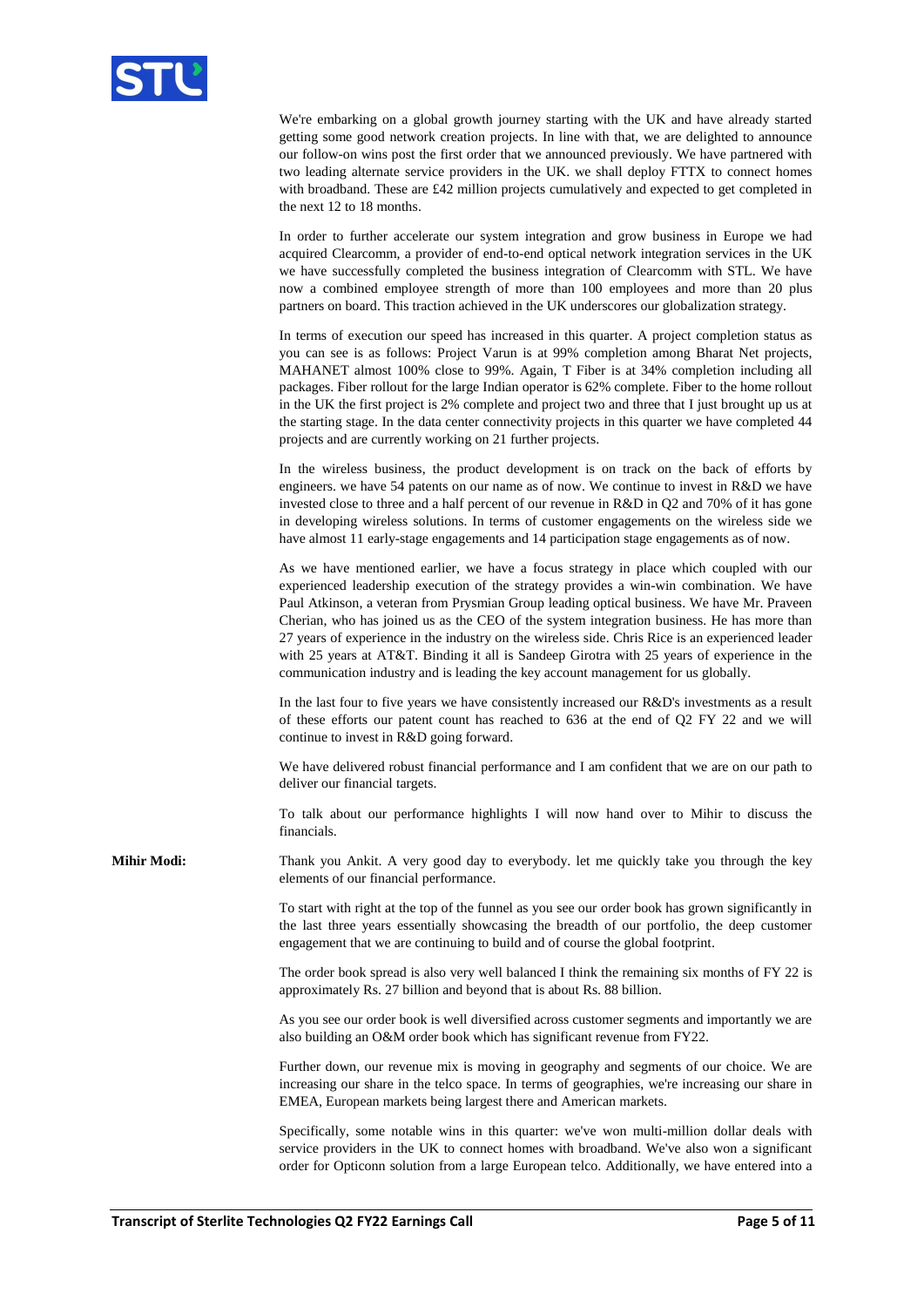

strategic partnership with the leading Indian public enterprise to deploy a unified network management system.

All in all, happy to share that the revenue mix is moving in the right direction. In terms of absolute revenues and the growth, as expected we are back on growth trajectory both YoY and QoQ. our quarterly revenue grew by 30% year on year to Rs. 15.08 billion and the EBITDA grew 27% year-on-year to Rs. 2.69 billion.

Of course, our optical business and the total business continue to grow on a QoQ basis. Our project execution in India and UK shall further strengthen from Q3 FY 22 onwards as we do expect to continue our QoQ growth momentum.

We are on track as we have been talking about towards reaching the Rs. 100 billion annual revenue run rate by quarter 4 of FY23.

Just wanted to share the three growth levers that we believe will drive us and propel us towards that number from the current 60 billion revenue run rate. The three levers are, the first one being in our optical network business: the OFC volumes are expected to increase to 42 million. As we expand capacities particularly in the US and UK so we expect the volumes there to increase to 42 million annualized rate. We also expect to increase the optical interconnect revenue by increasing attach rates which are currently in single digit closer to the global benchmarks which are which are as high as 1:1. So we're looking forward to using the optical business lever to get to the Rs. 100 billion annualized run rate. The second lever that that will support us and help us is the system integration business particularly the globalization of that the revenue from Europe shall strengthen from quarter three onwards and O&M revenue shall continue to increase. Last but not the least, the wireless solution business is a new stream of revenue being built on the back of new products and we are very excited to take this to market and grow it further from here.

On the net debt to equity ratio as expected, as we have been talking about has now peaked out in this quarter and has will start its journey trending downwards from here on.

We already generated a positive operating cash flow of Rs. 0.71 billion in the first six months of the year. Our cash outflow in organic and inorganic investments at close to Rs. 4 billion in the first half as our investments increased. We paid dividend in line with our dividend policy.

Our net debt at 30th September end of this quarter stood at Rs. 28.15 billion but as we had mentioned earlier our investment cycle for the past few years for capacity augmentation capability building etc. is largely complete. As we look forward, our investments will be more focused on R&D which has grown to now approximately about 3.5% of our revenues and paying a little bit of the balance of CAPEX, which is underway but overall, the larger capital investments are behind us and we expect the debt to start moving downwards from now on.

If I just share a snapshot of how the last three years have been and what we expect from FY22 onwards from a capital allocation standpoint you would see that that we spend considerable amount on organic and inorganic investments and now that is that is almost at the fag-end of the cycle whereas going forward a large part of the cash flow from operations will go towards reducing the debt thus getting us to the goal of bringing the debt equity ratio to 0.5.

We've placed the abridged version of the financials for your reference. I am happy to announce that the growth momentum is back both versus previous year as well as quarter-on-quarter and we hope to continue to do that.

In summary, we are committed to delivering our financial targets revenue run rate of Rs. 100 billion per annum. By the end of FY23 a net debt equity ratio of less than 0.5. Again by the end of FY23 get our ROCE higher than 20%.

I think along with being financially strong STL's endeavor is to be a responsible leader in ensuring a connected and inclusive world is a very important element for us. As a Company this focus reflects in the way we have designed and implemented our ESG agenda.

We are constantly working to ensure what we call a circular economy where the waste is not only diverted away from landfills but reduced at source, recycled and reused as input by other industries and to make this possible we set ambitious ESG goals for ourselves, We're fully committed to achieving these targets on the ESG side.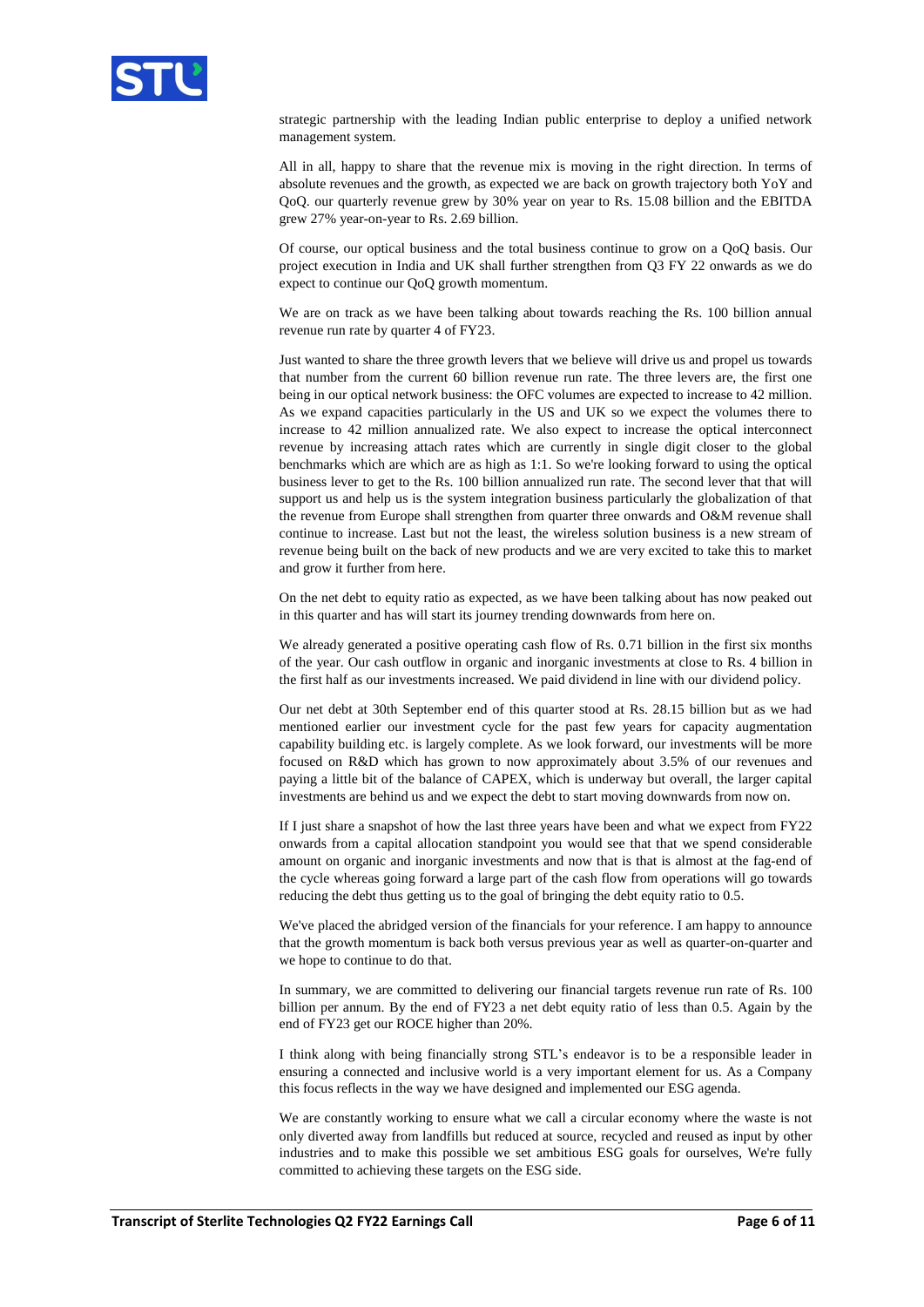

|                    | In summary, I'd like to say that our strategy to increase the market share in now what is \$40<br>billion TAM on the back of the three growth levers that we discussed is showing results. In the<br>optical networking business, the global OFC market, the cables market share is increasing and<br>optical interconnect attach rate is also on the rise. The system integration business has taken its<br>step outside India into the UK we have integrated. Clearcommx secured new orders in the UK<br>and now we are ramping up the execution there. The wireless solutions business we continue<br>to invest in R&D, develop new products and take it to customers. We plan to reach the 100<br>billion revenue run rate by the fourth quarter and net debt equity of less than 0.5 and ROCE of<br>$(20\%)$ .                                                                                                                                                                                                                                                                                                                                                                                                                                                                                                                                                                                                                                                                                                                                                                                                                                                                                                                                                                                                                                                     |
|--------------------|-------------------------------------------------------------------------------------------------------------------------------------------------------------------------------------------------------------------------------------------------------------------------------------------------------------------------------------------------------------------------------------------------------------------------------------------------------------------------------------------------------------------------------------------------------------------------------------------------------------------------------------------------------------------------------------------------------------------------------------------------------------------------------------------------------------------------------------------------------------------------------------------------------------------------------------------------------------------------------------------------------------------------------------------------------------------------------------------------------------------------------------------------------------------------------------------------------------------------------------------------------------------------------------------------------------------------------------------------------------------------------------------------------------------------------------------------------------------------------------------------------------------------------------------------------------------------------------------------------------------------------------------------------------------------------------------------------------------------------------------------------------------------------------------------------------------------------------------------------------------------|
| Pankaj Dhawan:     | If you wish to ask the question you can raise your hand or send us the questions through chat.<br>Mukul, you can ask your question.                                                                                                                                                                                                                                                                                                                                                                                                                                                                                                                                                                                                                                                                                                                                                                                                                                                                                                                                                                                                                                                                                                                                                                                                                                                                                                                                                                                                                                                                                                                                                                                                                                                                                                                                     |
| <b>Mukul Garg:</b> | Anand, we are really going to miss you. it has been a great experience working with you and<br>learning from you. Best of luck for your future endeavors and many congratulations on the<br>new responsibility. We are looking forward to our continued interactions over the next many<br>years. So to start the question on a quick view on how you see OF pricing going forward<br>especially after the surprise which just happened at the China Mobile tender and you would<br>also have started seeing some benefit because of increasing penetration in the US market<br>where pricing has remained elevated?                                                                                                                                                                                                                                                                                                                                                                                                                                                                                                                                                                                                                                                                                                                                                                                                                                                                                                                                                                                                                                                                                                                                                                                                                                                    |
| Dr. Anand Agarwal: | So yeah absolutely so I think definitely it was an important development. China Mobile close<br>to 140 million fiber kilometers that that we shared earlier I think that's certainly overall a<br>positive for the entire market and industry in terms of both the absolute volume as well as the<br>pricing. It's also an important measure of possibility that the other telecom operators in China<br>could also look at larger volumes than they've taken previous years. So I think that's positive.<br>we also see that the large players in China possibly would then also be looking to supply into<br>these large requirements that have come up. In terms of the pricing, I think currently at least<br>we continue to see that they are stable and inching up a little bit. As we have shared in the past<br>we continue to have long-term contracts with our customers and we will continue our<br>discussions with them certainly in newer contracts that we see as we said more and more as<br>cable and interconnect. It will be important to see how we place the pricing for those newer<br>contracts on the US part. I would say generally whether it's Europe or US as I was sharing<br>most of our sales are more and more towards the cable and the interconnect side and there<br>we're certainly ensuring that we have the right portfolio and we're selling at the right market<br>price sure.                                                                                                                                                                                                                                                                                                                                                                                                                                                  |
| <b>Mukul Garg:</b> | The second question was on the optical interconnect market side, can you just help us<br>understand what is your key competition in that market? How much of that market is serviced<br>by the optical fiber cable guys, your competitors and what are the advantages of buying from<br>the fiber vendor? You said like field to the factory, kind of deployment as one of the key<br>advantages so what are the advantages of that and is that something which is already being<br>done by your global peers?                                                                                                                                                                                                                                                                                                                                                                                                                                                                                                                                                                                                                                                                                                                                                                                                                                                                                                                                                                                                                                                                                                                                                                                                                                                                                                                                                          |
| Dr. Anand Agarwal: | A good question I think at a macro level we're certainly very excited, post the Optotec<br>acquisition and are bringing on this capability on board. Since we already had relationships<br>with Tier-1 operators globally and we had strong touch points with their technical teams as<br>well as their supply chain teams, we're very quickly able to leverage some of those<br>relationships and our conversations have moved from just supplying the cable to providing<br>end-to-end solutions and our conversations now are very much around end-to-end offering of<br>how do we ensure they have the best cost for home pass and time to connect. What we will<br>ultimately doing for the customers is solving for some of their biggest challenges. Very often<br>they don't have enough trained manpower or it takes far too long to deploy these networks or<br>the costs are very high like we see in variety of our customers in the UK, US across Europe as<br>well. So what we've been able to do is bring in through this combined solution of the world's<br>leading glass, bringing it into our cables and then along with our connectivity, the Opticonn<br>offering that we have started to offer is very-very exciting for the customers because we are<br>able to demonstrate value and savings across these parameters on a total solution basis. So<br>that's essentially how this is creating value for STL and why we see that our attach rate from<br>where it is 8% that it can go towards this industry norm of about a 100% level. We won't be<br>able to comment on the competition specifically but I think certainly there are other players in<br>the market especially in Europe and North America who do have certain amount of portfolio<br>both on the cable and the interconnect and we certainly see that some of our own unique |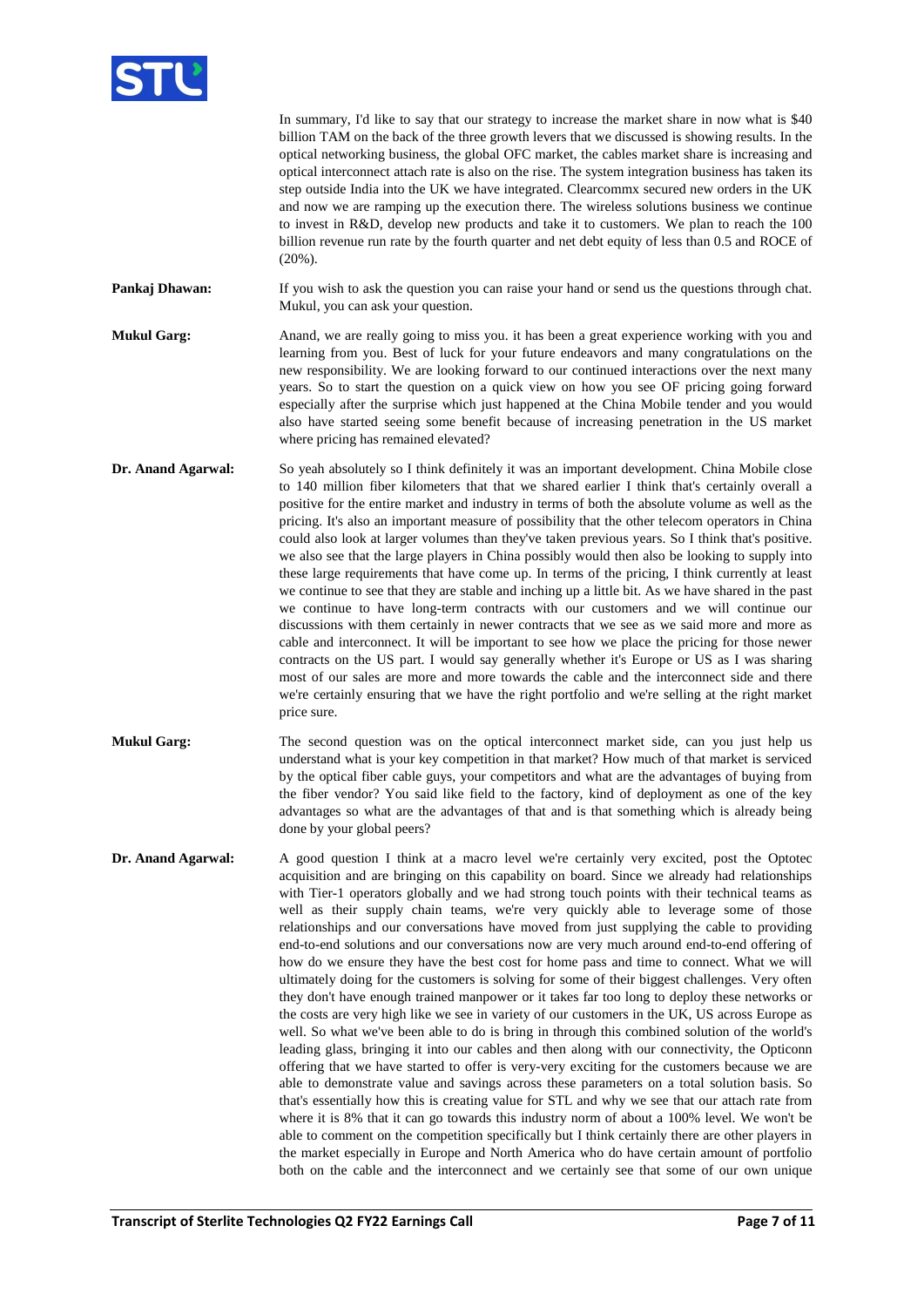

offerings that we have already filed some patents and we will continue to file. We will continue to ensure that we have our own unique offering to the customer in this space.

- **Mukul Garg:** Sure, just one clarification if I can just get on the receivables and payable side. The receivable especially has gone up this quarter can you help us split out what the break is between the public and private customers?
- **Ankit Agarwal:** Mukul we don't split that out specifically but we have reduced the receivable on the public side. Part of the increase in receivables also because if you see the other assets, which is the unbilled amounts have reduced so some amount of movement has happened from the unbilled to the debtors and therefore the debtors look higher. I think overall what I'd say is the net working capital has improved this this period and the breakup of that is favorable for the public accounts.
- **Mukul Garg:** Sure, thanks for clarifying and best of luck for our rest of the year thank you.
- **Pankaj Dhawan:** We will take the next question from the line of Mr. Neerav Dalal. Neerav you can ask your question,
- **Neerav Dalal:** Thank you for the opportunity. A couple of questions. First is that in your presentation you're talking about increasing the OF, so one of the drivers going ahead is increasing the OF volume from 28 to 42 million. The idea for us was were going to increase from 18 to 33 the balance is still to be added so that's the first question. The second question is on the M&A strategy. Now that we've done an acquisition in the UK we've strengthened the UK system integration we've done the Optotec so going ahead what would be the specific areas where we would be looking at M&A? And thirdly in terms of CAPEX if you could just remind us in terms of what would be the split between FY22 and FY23 in terms of CAPEX. That's all from me.
- Ankit Agarwal: Sure, I can take the first question certainly as we have already shared previously, we are looking to expand our capacities to take it from 33 million to 42 million fiber kilometers, we believe the timing of that will be in first quarter of the next fiscal year. So the current thought process clearly with the progress we're seeing on these large investments globally and certainly in our engagement with our key accounts. We are very confident. We do see this demand. We do continue to believe we will grow faster than the market is growing. So that's the reason for our continued investments and we're also you would know, we are fully backward integrated on our fiber side at 50 million fiber kilometers. So the plan continues as we have stated previously to be end-to-end solution provider and we are fully backward integrated and to the customer be much more forward oriented in terms of our end-to-end solution so that's on the first question. I think 33 is done so yeah 33 million we finished it in June of this year and we're currently already operating that almost 28. I think on the M&A part I think all of that has been aligned as Anand was also showing in terms of a variety of whether it's capability or adding scale, etc., that we have done through the period of time. So to that extent I think a lot of those levers are in place and we will certainly look on how do we maximize our output from all of those. And we will continue to look to by evaluate opportunities if there are certain capabilities that come to be available, we'll continue to evaluate those.
- **Nirav Dalal:** Any specific areas we would look at because we are we are like now full in I believe in terms of the optical, in terms of the system integration we are we have done UK so what would be the other area that we are looking at the moment in terms of M&A?
- **Ankit Agarwal:** So as I said there's nothing specific that we could share. We've clearly laid out a strategy in terms of growing, globalizing and building the three businesses that we've touched on so that is very much we believe we have the pieces in place to execute that and certainly if there are oneoff capabilities or opportunities we would evaluate those but nothing on the table right now.
- **Dr. Anand Agarwal:** On the CAPEX we've spoken about spending about 500 crores that's about Rs. 5 billion this fiscal FY22. More than half of that has been paid out in the first half and the remaining 200 odd crores will get paid out in the second half of this year. Next year we will be in the range of 200 to 250 around that range of CAPEX , which will be more in the nature of sustainable or small.
- **Pankaj Dhawan:** We'll take the next question from the line of Mr. Harshit Patel. Harshit, you can ask your question now.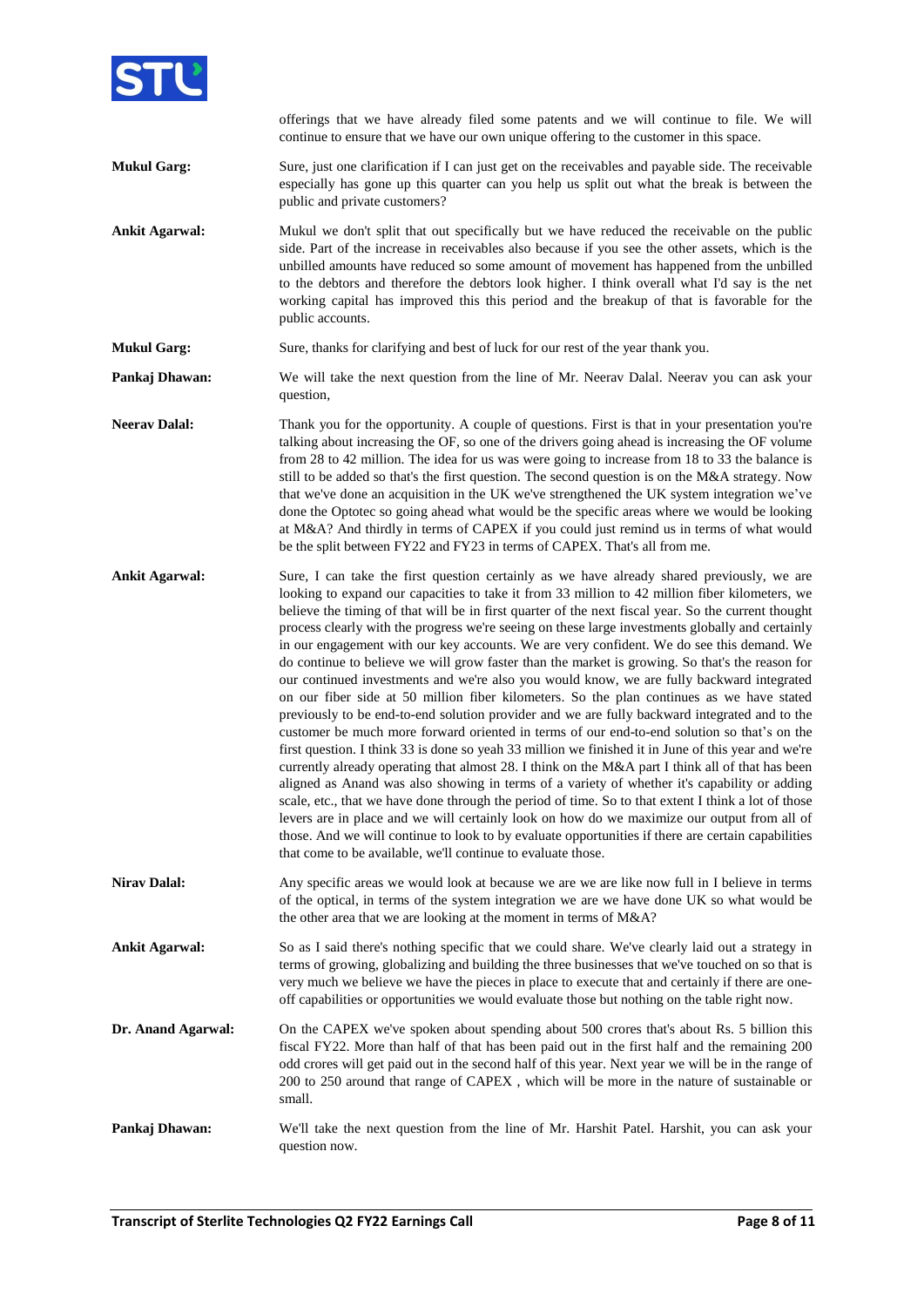

| <b>Harshit Patel:</b> | Thank you, So first just a couple of bookkeeping questions. So could you highlight what was<br>the manufacturing capacity utilization for us on both the OF and OFC fronts in the last<br>quarter?                                                                                                                                                                                                                                                                                                                                                                                                                                                                                                                                                                                                                                                                                                                                                                                               |
|-----------------------|--------------------------------------------------------------------------------------------------------------------------------------------------------------------------------------------------------------------------------------------------------------------------------------------------------------------------------------------------------------------------------------------------------------------------------------------------------------------------------------------------------------------------------------------------------------------------------------------------------------------------------------------------------------------------------------------------------------------------------------------------------------------------------------------------------------------------------------------------------------------------------------------------------------------------------------------------------------------------------------------------|
| <b>Mihir Modi:</b>    | So overall the utilization was about 70% on the optical fiber side and as we just shared close to<br>85% on the cable side so overall fiber capacity at 50 million and the cable capacity at 33<br>million.                                                                                                                                                                                                                                                                                                                                                                                                                                                                                                                                                                                                                                                                                                                                                                                      |
| <b>Harshit Patel:</b> | And then Mihir sir when you highlighted this almost Rs. 7.5 billion to Rs. 8 billion of CAPEX<br>over next two years FY22 and FY23. so does that number also include the CAPEX payables. I<br>mean at the end of FY21 if I look at the annual report we had almost 450 crore of CAPEX<br>payables left so which were part of our other financial liabilities so does that number include<br>those 450 crores as well?                                                                                                                                                                                                                                                                                                                                                                                                                                                                                                                                                                            |
| <b>Mihir Modi:</b>    | So this is the cash outflow I'm not sure the total 450 related to specific CAPEX or not but I<br>think to answer your question it's a cash outflow so yes it includes the payable. What we are<br>talking about as the as a 750 to 800 crore over the next 18 months includes payable so there's<br>no additional. It's a cash flow number that we're talking about.                                                                                                                                                                                                                                                                                                                                                                                                                                                                                                                                                                                                                             |
| <b>Harshit Patel:</b> | Just the last bit in a traditional way where you used to share the breakup between products and<br>services in the traditional way so what would that break-up be for the second quarter and that<br>would be my last question?                                                                                                                                                                                                                                                                                                                                                                                                                                                                                                                                                                                                                                                                                                                                                                  |
| <b>Mihir Modi:</b>    | Two-thirds is products and one-third is services this quarter. There tends to be lumpiness<br>sometimes in depending on how the projects are tracking, etc., so this quarter is more like 60-<br>40 to two-thirds for products.                                                                                                                                                                                                                                                                                                                                                                                                                                                                                                                                                                                                                                                                                                                                                                  |
| Pankaj Dhawan:        | We will take one question from the chat which has come from Mr. Venugopal. The question is<br>what type of OF global capacity is built by our peers in last two to three years ex-China. Can<br>you please throw your views on this?                                                                                                                                                                                                                                                                                                                                                                                                                                                                                                                                                                                                                                                                                                                                                             |
| Dr. Anand Agarwal:    | So I think historically if we step back a little bit we had a phase where some of three or four<br>large players had been adding capacity in China. In addition to that we have seen that in the<br>couple of years again because of seeing this sustained 7 to 10-year network built out we are<br>seeing some of our peers in Europe in particular, adding certain capacity. There have been<br>some announcements and then more recently also in North America a couple of our peers have<br>announced investments anywhere between \$50 million to \$100 million of investments<br>specifically adding either fiber capacity or cable capacity. So that's what we are currently<br>observing. We continue to believe that both the demand will continue to grow and as we also<br>believe clearly whether it's a government sector or private equity or other sources, there will be<br>sufficient and more capital deployed to ensure this the deployment is there for 5G and FTTH,<br>etc. |
| Pankaj Dhawan:        | The next question we'll again take from chat from Mr. Sanjay Gupta. Could you please provide<br>update on status of our PLI application and how we are going to get benefited from it?                                                                                                                                                                                                                                                                                                                                                                                                                                                                                                                                                                                                                                                                                                                                                                                                           |
| Dr. Anand Agarwal:    | So we have the PLI application that we had done has been approved. We've done it in the<br>name of STL Networks which is a subsidiary company within the Group. We are looking<br>essentially at using that entity for our wireless and telecom equipment, hardware business as it<br>pans out. So the benefit would accrue in terms of the percentage of production linked incentive<br>that come through. So the exact quantum is not available right now but the application has<br>been approved and we are a PLI approved manufacturer.                                                                                                                                                                                                                                                                                                                                                                                                                                                     |
| Pankaj Dhawan:        | We'll take the next question from the line of Mr. Vikrant Gupta. Vikrant you can ask your<br>question.                                                                                                                                                                                                                                                                                                                                                                                                                                                                                                                                                                                                                                                                                                                                                                                                                                                                                           |
| <b>Vikrant Gupta:</b> | Just a couple of questions firstly, if you could just provide an update on the execution of the<br>large telco project that we had and secondly, given that a couple of our large projects the<br>defense one the navy one and the Mahanet project nearing completion, how do we propose to<br>sort of backfill these or replenish our order book? What sort of pipeline do we have in these<br>segments.                                                                                                                                                                                                                                                                                                                                                                                                                                                                                                                                                                                        |
| Dr. Anand Agarwal:    | Firstly, I think the on the private sector we continue to see a pretty strong demand of fiber<br>network build out as well as fiber to the home. There have been large projects and investment<br>decisions already announced by the telecom operators. In addition, as we're clearly seeing the                                                                                                                                                                                                                                                                                                                                                                                                                                                                                                                                                                                                                                                                                                 |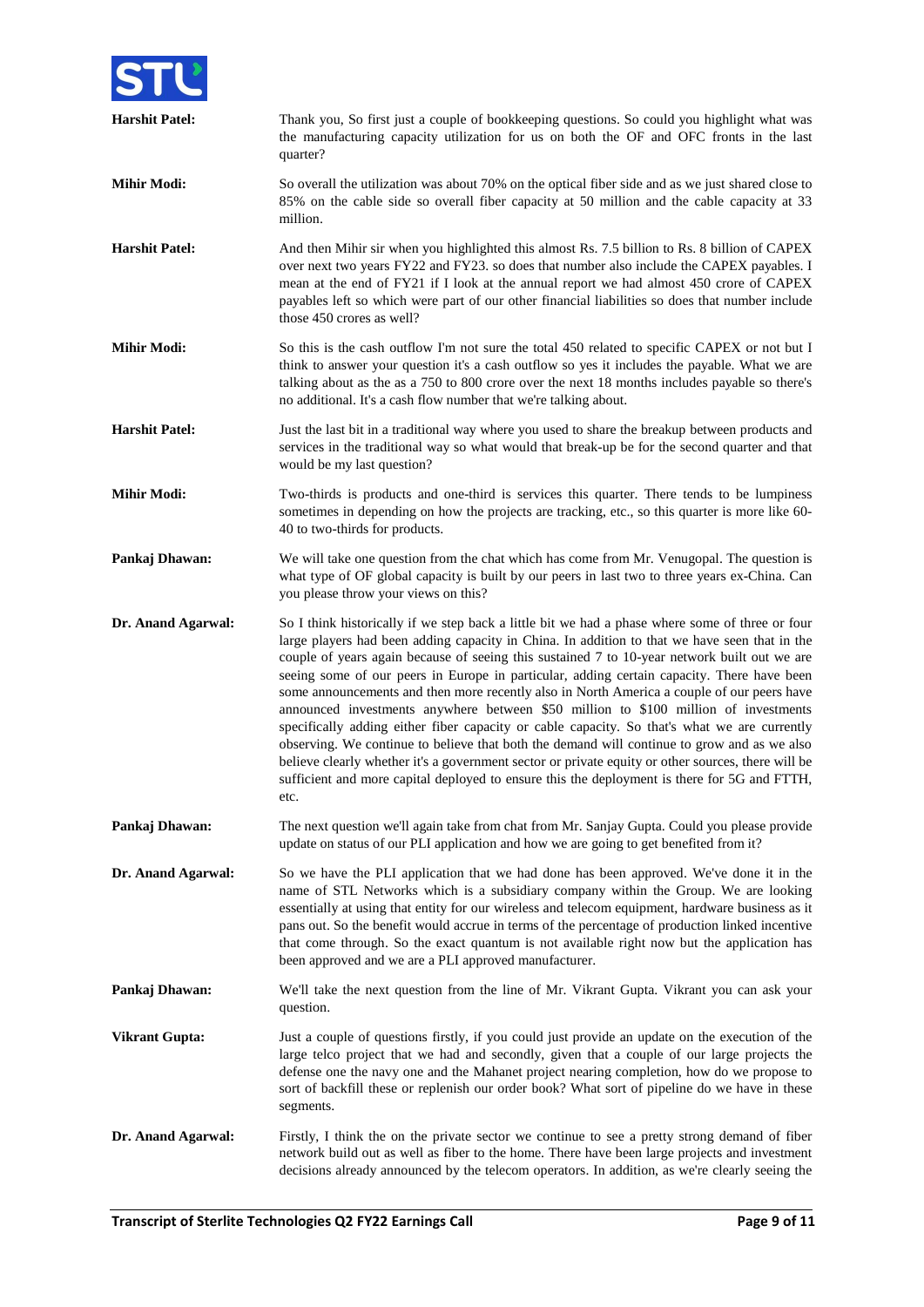

|                       | government has announced strong policies towards both improving the health of the sector as<br>well as taking 5G on a strong footing, we continue to believe a pretty large fiber network<br>would need to get rolled out both in advance and then during this this 5G network build out. So<br>we clearly see even in India itself a pretty large and strong demand for that. Within that we<br>believe we will continue to get a strong share and we will be able to provide some of our<br>leading solutions to make sure that we capture this share profitably. In terms of the other the<br>other projects I think was continuing to evaluate a wide variety of projects across the defense<br>as well as the citizen networks. As you would be aware the Citizen Network specifically<br>Bharatnet there's already been an announcement by the government tune of around 20,000<br>crores which will be available in a PPP format so we're closely evaluating that as a certain<br>amount of projects will come up at some period of time. In addition, we talked about<br>globalizing this business and certainly that continues to be very important. As we just said<br>close to about 42 million pounds of opportunity have been secured in a fairly short period of |
|-----------------------|--------------------------------------------------------------------------------------------------------------------------------------------------------------------------------------------------------------------------------------------------------------------------------------------------------------------------------------------------------------------------------------------------------------------------------------------------------------------------------------------------------------------------------------------------------------------------------------------------------------------------------------------------------------------------------------------------------------------------------------------------------------------------------------------------------------------------------------------------------------------------------------------------------------------------------------------------------------------------------------------------------------------------------------------------------------------------------------------------------------------------------------------------------------------------------------------------------------------------------------------------------------------------------|
|                       | time with that business and we continue to believe that more opportunities will be made<br>available with that business.                                                                                                                                                                                                                                                                                                                                                                                                                                                                                                                                                                                                                                                                                                                                                                                                                                                                                                                                                                                                                                                                                                                                                       |
| <b>Vikrant Gupta:</b> | One follow-up so do we now see the skew of the services of the system integration site more<br>towards Europe and North America rather than India incrementally.                                                                                                                                                                                                                                                                                                                                                                                                                                                                                                                                                                                                                                                                                                                                                                                                                                                                                                                                                                                                                                                                                                               |
| Dr. Anand Agarwal:    | No, I think this will continue I mean our home so to speak our current projects large portion of<br>system integration will continue to be in India both on private sector and the public sector. We<br>have not talked about a lot but we continue to see large amount of data centers getting build<br>out and probably some role for STL within that as well on the on the data center interconnect<br>side so I think that will continue to be a focus area. We can probably foresee that in a couple of<br>years probably one-third of business will be outside India and two-third business in India.                                                                                                                                                                                                                                                                                                                                                                                                                                                                                                                                                                                                                                                                    |
| Pankaj Dhawan:        | The next question from the chat again from Neerav. Any update on the wireless solutions<br>project that were working in the US? Have we completed the testing phase? Also when we see<br>11 engagements would mean that we have secured deals and are in testing phase, please<br>explain. Thank you.                                                                                                                                                                                                                                                                                                                                                                                                                                                                                                                                                                                                                                                                                                                                                                                                                                                                                                                                                                          |
| <b>Ankit Agarwal:</b> | So the US project the testing is currently still underway for on the lab and the field trials. For<br>the 11 engagements that are going they are in various stages between the field trials, lab trials<br>and POC. These are not currently purchased orders but trials in advance stages. The one that<br>we are clearly executing and that we've communicated in the past form of an order is the radio<br>order that we got from Facebook connectivity where we are developing the radios for them as<br>well as we'll be co-marketing them globally as soon as the development portion is done.                                                                                                                                                                                                                                                                                                                                                                                                                                                                                                                                                                                                                                                                            |
| Pankaj Dhawan:        | The next question we'll again take from chat from Mr. Saket Kapoor is how is H2 likely to<br>shape up?                                                                                                                                                                                                                                                                                                                                                                                                                                                                                                                                                                                                                                                                                                                                                                                                                                                                                                                                                                                                                                                                                                                                                                         |
| <b>Mihir Modi:</b>    | I'll answer that in two ways I think one is given market opportunity and our readiness to<br>address that we are absolutely on track to hit what we've shared as the objective six quarters<br>from now which is a 100 billion or 10,000 crore annualized run rate. Having said that I think<br>from an immediate sense as this quarter results show our momentum on growth quarter-on-<br>quarter and year-on-year is continuing and we will keep focusing on that every quarter to make<br>sure that we continue to grow. So the next two quarters are hopefully expected to go up that<br>trajectory.                                                                                                                                                                                                                                                                                                                                                                                                                                                                                                                                                                                                                                                                       |
| Pankaj Dhawan:        | One next question will again take from chat is from Mr. Vipul Kumar Shah. He is asking when<br>you reach Rs. 100 billion turnover at the end of FY23, what will be the split between fiber<br>cable optical, interconnect solution and services?                                                                                                                                                                                                                                                                                                                                                                                                                                                                                                                                                                                                                                                                                                                                                                                                                                                                                                                                                                                                                               |
| <b>Mihir Modi:</b>    | So let me answer it this way, we expect the chunk of optical networking business which is the<br>fiber cable and the optical interconnect put together to be for 55ish percentage. We expect<br>system integration to be about 40% and we expect the access solutions business to be about<br>5%. I think that's the broad split that I would be comfortable with sharing because that's the<br>way we look at our businesses. Within that I think just one more level of color that that I can<br>give you in terms of how we are looking at it as Ankit also referred earlier that between the<br>optical interconnect to our cables business the current attach rate is in single digits it's about<br>8% and we would want to raise that as we go further and that will give you a sense of what the<br>optical interconnect versus cables mix within the optical networking business would be like.                                                                                                                                                                                                                                                                                                                                                                       |
| Pankaj Dhawan:        | We will take the question from the line of Mr. Nagendra Maurya. Nagendra, you can ask your<br>question now                                                                                                                                                                                                                                                                                                                                                                                                                                                                                                                                                                                                                                                                                                                                                                                                                                                                                                                                                                                                                                                                                                                                                                     |